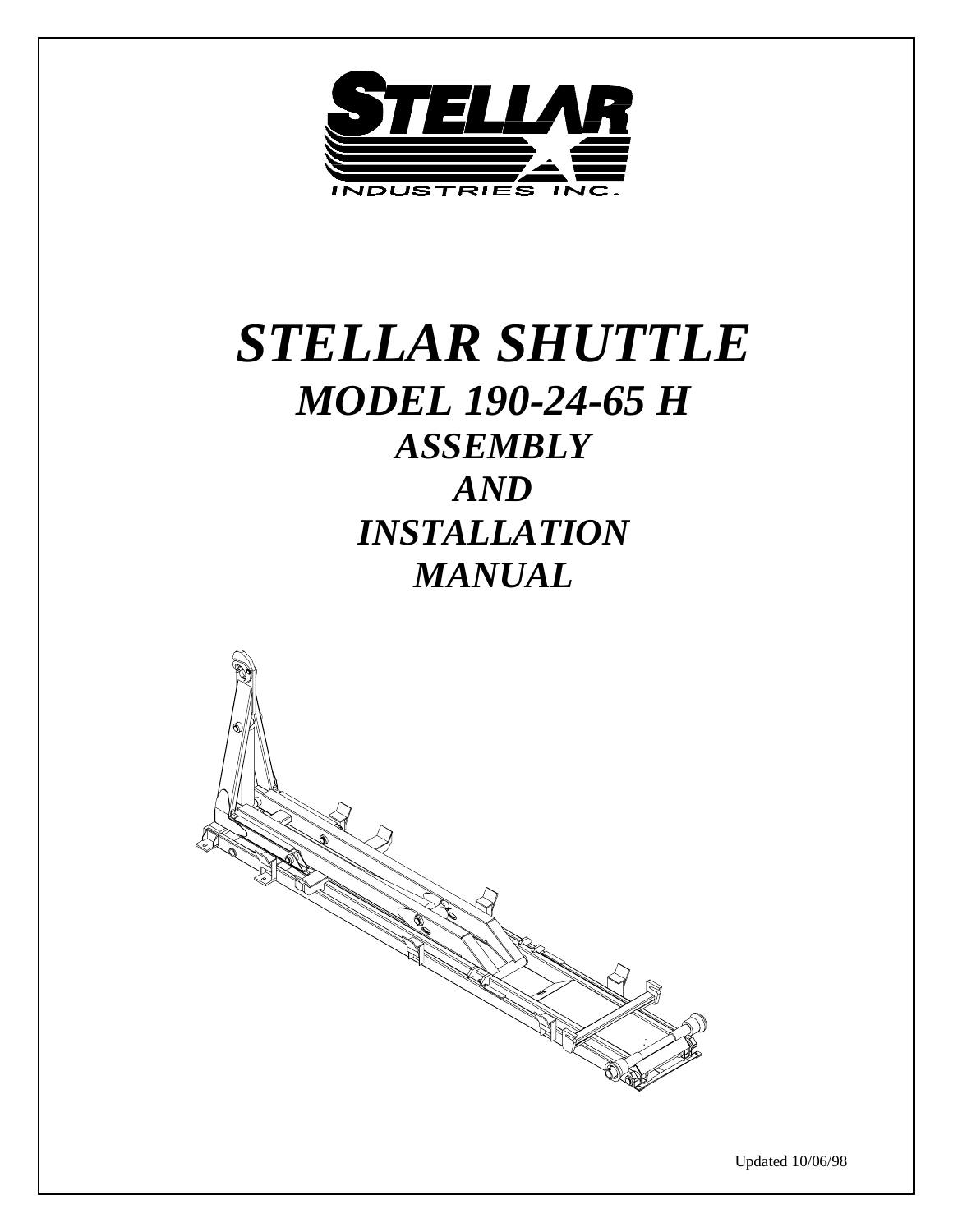# **Table of Contents**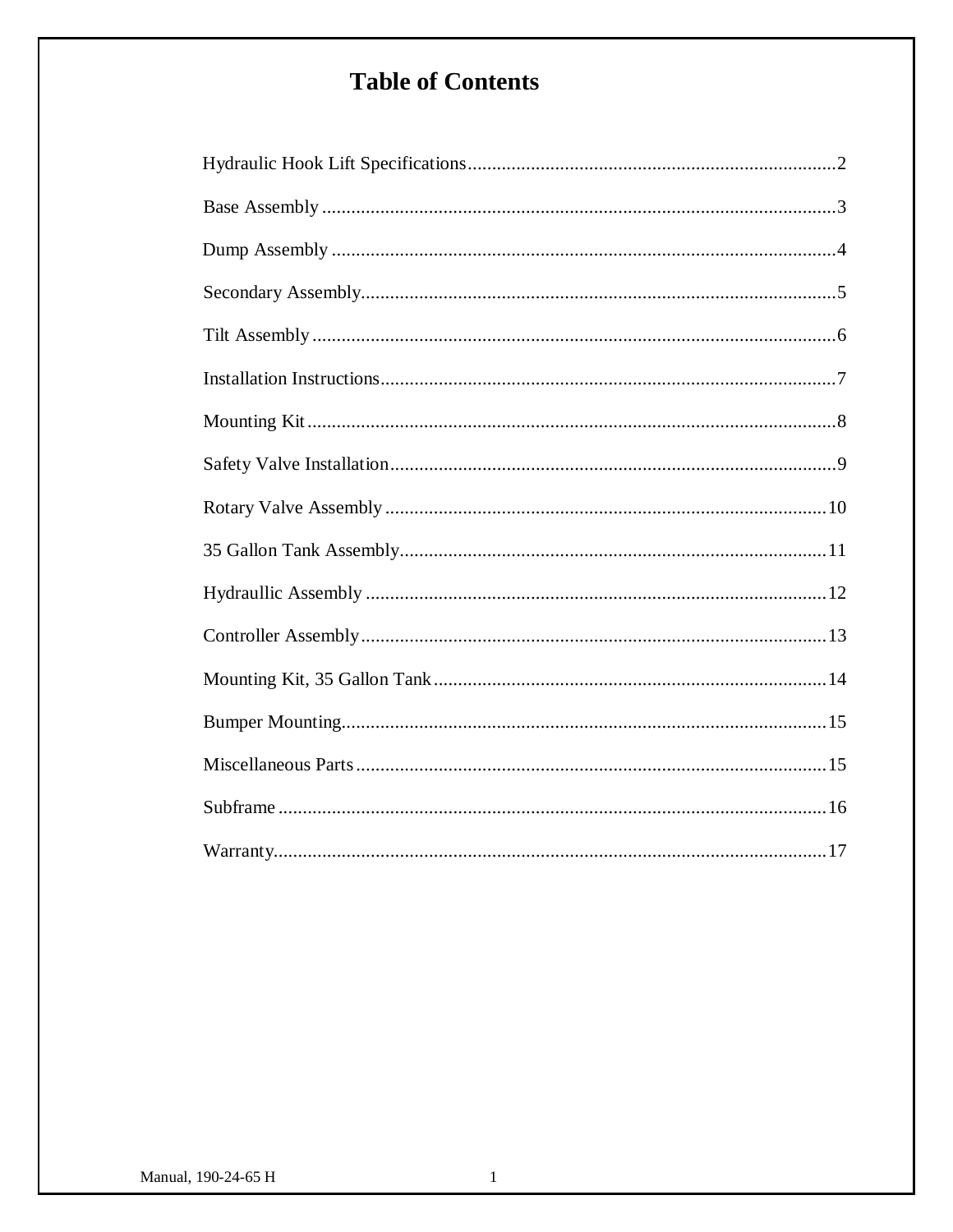# **Hydraulic Hook Lift Specifications**

| <b>Lifting Capacity:</b>                             | 65,000 pounds gross weight evenly distributed in, or on, body.                                                                                                                                                                                                                                                                                                |
|------------------------------------------------------|---------------------------------------------------------------------------------------------------------------------------------------------------------------------------------------------------------------------------------------------------------------------------------------------------------------------------------------------------------------|
| <b>Container Length:</b>                             | 19-foot through 24-foot from front A-frame to rear of skid rails. Longer bodies may be<br>accommodated if full dump angle is not required (may require special body-mounted<br>or extendable truck-mounted bumper to meet the Office of Motor Carrier Safety<br>(OMCS) Rear End Protection regulation 393.86)                                                 |
| <b>Maximum Dump Angle:</b>                           | $45^{\circ}$                                                                                                                                                                                                                                                                                                                                                  |
| <b>Operating Pressure:</b>                           | 4200 PSI maximum                                                                                                                                                                                                                                                                                                                                              |
| <b>Weight of Loader:</b>                             | Loader weight not to exceed 7,400 pounds                                                                                                                                                                                                                                                                                                                      |
| <b>Height of Loader:</b>                             | Loader height not to exceed 11.56" as measured from top of truck frame to top of<br>loader rollers                                                                                                                                                                                                                                                            |
| <b>Hook Height:</b>                                  | 61.75-inches from bottom of skid rails to centerline of hook bar. Loader must be able<br>to pick up 10-inches below grade when mounted on a truck with 41" frame height.                                                                                                                                                                                      |
| <b>Hydraulic Pump:</b>                               | Direct-coupled high-pressure gear pump.                                                                                                                                                                                                                                                                                                                       |
|                                                      | Hydraulic Control Valve: Stack-type valve mounted directly onto the oil reservoir.                                                                                                                                                                                                                                                                            |
| <b>Controls:</b>                                     | Dual manual levers with sealed cable actuators mounted in the truck cab to allow full<br>feathering of all loader functions.                                                                                                                                                                                                                                  |
| <b>Tilting Hook Assembly:</b>                        | Loader must have pivoting type front tilt section (jib) to provide a low degree<br>loading/unloading angle. Hook to include automatic mechanical safety latch, which<br>disengages only when the container/body is in proper position to be picked up or<br>dropped off.                                                                                      |
| <b>Tilt Cylinder:</b>                                | Single 5-inch bore with 2.5-inch diameter rod cylinder. Cylinder must be double<br>acting and include dual integral pilot-operated counterbalance valves to prevent<br>cylinder collapse in case of hose failure.                                                                                                                                             |
| <b>Tilt Section Operation:</b>                       | Loader must include a hydraulic lock-out device to prevent operation of the tilt section<br>while loader is in the dumping mode.                                                                                                                                                                                                                              |
| Lift/Dump Cylinder:                                  | Dual 7-inch bore with 3.0-inch diameter rod cylinder. Cylinder must be double acting<br>and include dual integral pilot-operated counterbalance valves to prevent cylinder<br>collapse in case of hose failure.                                                                                                                                               |
| <b>Dump/Tilt Interlock:</b>                          | Dumping must be accomplished through a rear pivot. Tilt and lift sections must lock<br>into a rigid full length 34" wide frame with front saddles to provide support for the<br>container while in the dump mode. These sections form this frame without the use of<br>mechanical latches, which rely on gravity, springs, or container/body mounted latches. |
| <b>Rear Body Hold-Downs:</b>                         | Dual fixed-position hold-down devices mounted to the dump frame to secure the body<br>to the loader through all ranges of the dump mode. This must be accomplished<br>without the use of steel springs and/or hydraulic/air cylinders.                                                                                                                        |
| <b>Rear Dump Hinge Pin:</b>                          | 3-inch diameter stainless steel minimum                                                                                                                                                                                                                                                                                                                       |
| <b>Pins &amp; Bushings</b>                           | All pins to be stainless steel. All bushings to be of the permanently lubricated variety.<br>No grease zerks allowed.                                                                                                                                                                                                                                         |
| Hoses & Hydraulic<br><b>Fittings:</b>                | All hoses and fittings are to be SAE: metrics not allowed. O-ring face seal<br>fittings to be utilized wherever possible.                                                                                                                                                                                                                                     |
| <b>Origin of Manufacture:</b><br>Manual, 190-24-65 H | Loader to be designed and manufactured in the United States of America.                                                                                                                                                                                                                                                                                       |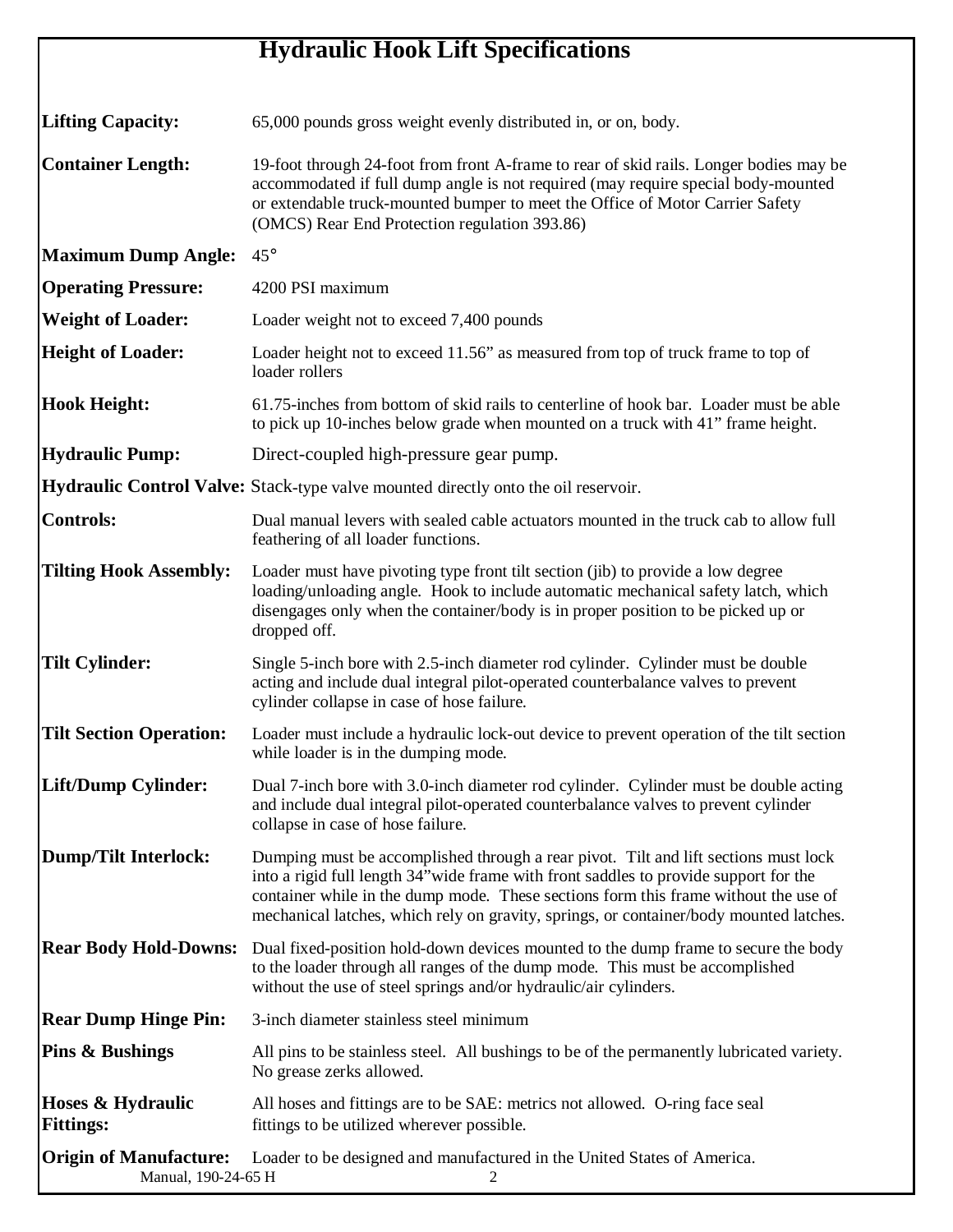

| <b>ITEM</b>     | P/N   | <b>DESCRIPTION</b>           | QTY            |
|-----------------|-------|------------------------------|----------------|
|                 | 9294  | Base Weldment                |                |
| 2               | 0811  | Cylinder, 7.00x71.63         | 2              |
| 3               | 6522  | Bushing, GSI-4043-32         | 10             |
| 4               | 9300  | Pin, 2.50x23.25 D & T        |                |
| 5               | 8457  | Cap Scr, 0.50-13x1 SS        | 2              |
| 6               | 6521  | Bushing, GSI-48-51-32        | $\overline{2}$ |
| 7               | 8455  | Pin Cap, 0.56x3.50x0.25      | $\overline{2}$ |
| 8               | 8460  | Bushing Modified 6522        |                |
| 9               | C0929 | Cap Scr 0.31-18X2.75         | 2              |
| 10              | 0343  | Washer 0.31 Flat             | $\overline{2}$ |
| 11              | 0342  | Nut 0.31-18 Nyloc            | 2              |
| 12 <sup>2</sup> | D0163 | Valve, C-Bal Manifold        |                |
| 13              | 9438  | <b>Bushing Modified 6521</b> | 2              |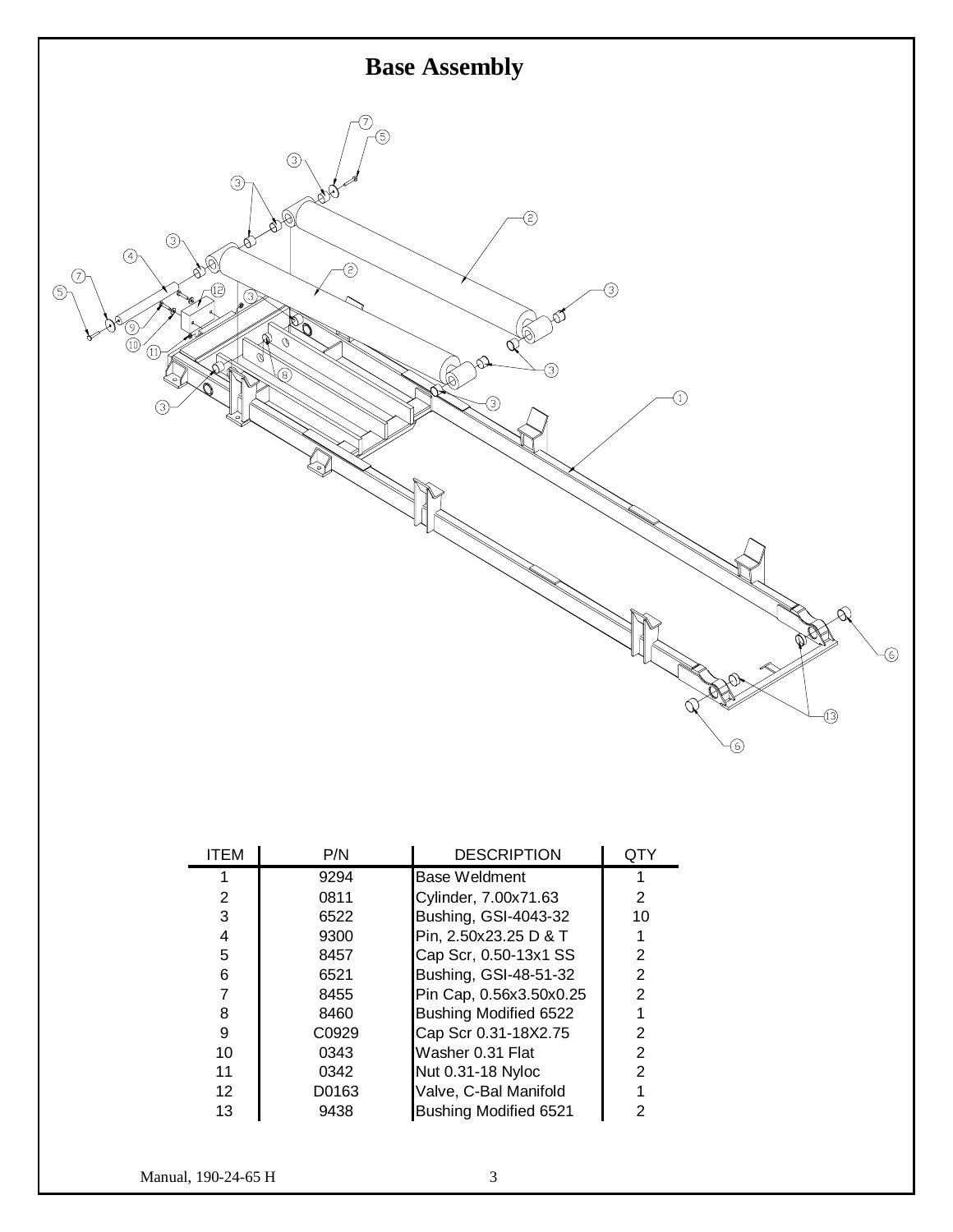

| <b>ITEM</b> | P/N  | <b>DESCRIPTION</b>           | QTY | <b>ITEM</b>     | P/N  | <b>DESCRIPTION</b>       | QTY |
|-------------|------|------------------------------|-----|-----------------|------|--------------------------|-----|
|             |      | 9108 Dump Weldment           |     | 9               | 3798 | Washer, 3.06x6.00 UHMW   |     |
|             | 0507 | Cap Screw, .50-13x4.50       | 2   | 10 <sub>l</sub> | 2715 | Roller                   |     |
|             | 2727 | Collar, Locking              | 2   | 11              | 2096 | Snap Ring, 3.00          |     |
|             |      | 0360 Nut, .50-13 Nyloc       | 2   | 12              | 9438 | Bushing, Modified 6521   |     |
|             |      | 2719 Pin, 3.00x56.00         |     | 13              | 9224 | Pin, 3.00X43.00 D & T    |     |
|             |      | 1548 Thrust Washer, 3.01 Dia | 8   | 14 <sub>1</sub> | 8597 | Pin Cap, 0.56x4.00x0.25  |     |
|             | 6521 | Bushing, GSI-4851-32         | 16  | 15 <sub>l</sub> | 8457 | Cap Scr, 0.50-13x1.00 SS |     |
|             |      | 3315 Double Roller Carriage  | 2   |                 |      |                          |     |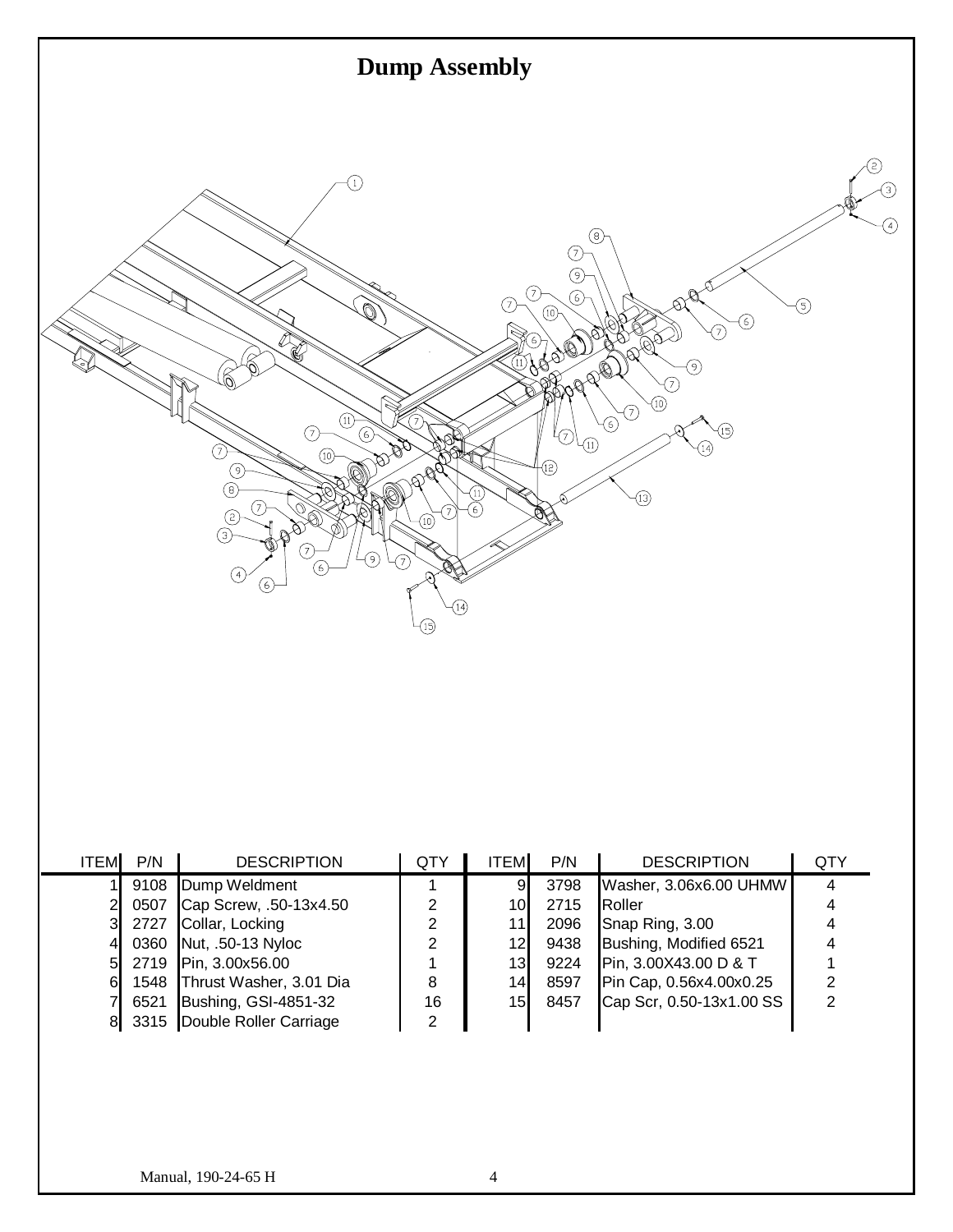

|                | P/N  | <b>DESCRIPTION</b>       |   |
|----------------|------|--------------------------|---|
|                | 9143 | Secondary Weldment       |   |
| $\overline{2}$ | 6522 | Bushing, GSI-4043-32     | 8 |
| $\overline{3}$ | 9225 | Pin, 3.00x33.75 D&T      |   |
| 4              | 4437 | Pin, 2.50x27.50 D&T      |   |
| $5 \mid$       | 8455 | Pin Cap, 0.56x3.50x0.25  |   |
| 6              | 8457 | Cap Scr, 0.50-13x1.00 SS |   |
| 7              | 6521 | Bushing, GSI-4851-32     |   |
| 8              | 9438 | Bushing, Modified 6521   | 2 |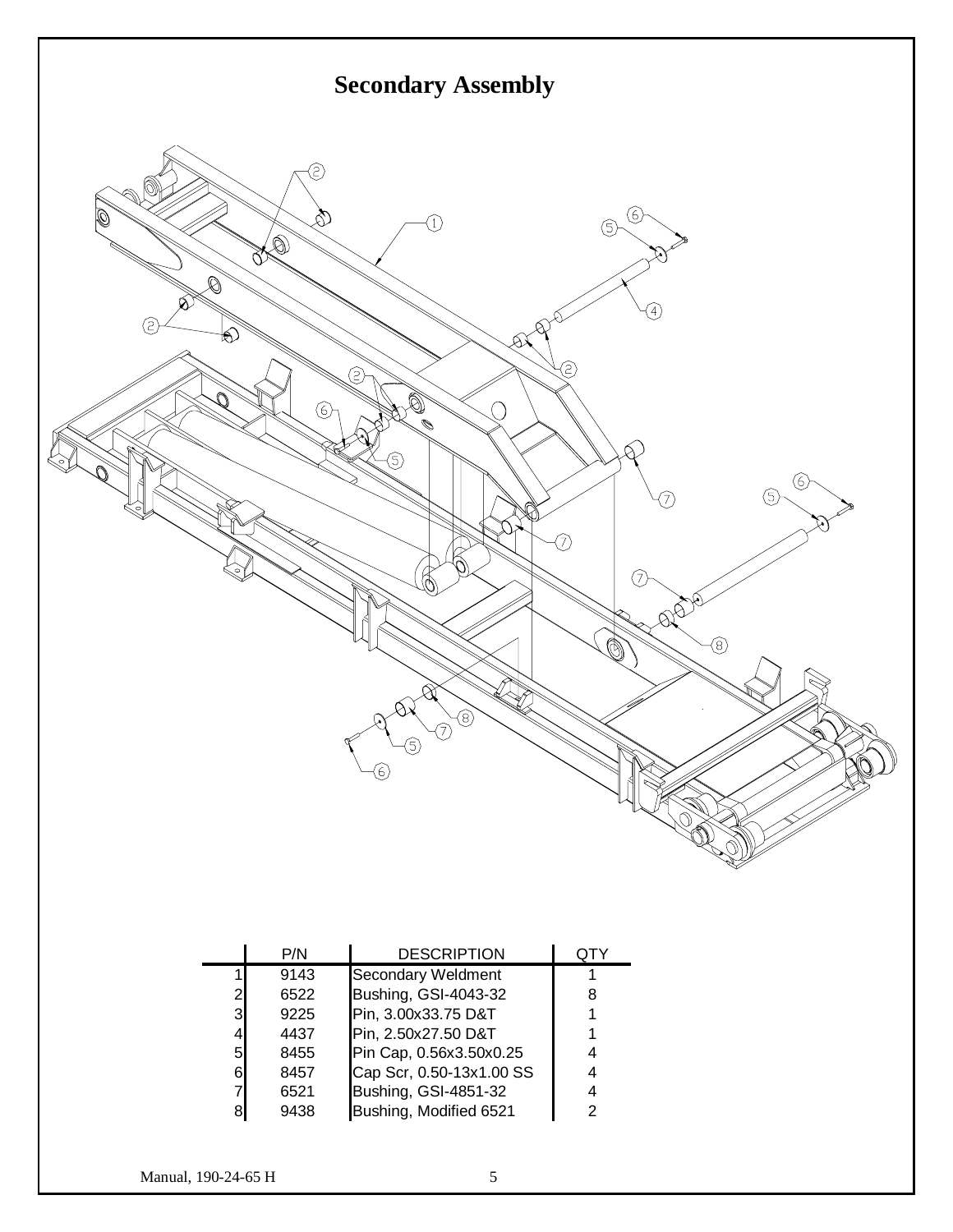

| <b>ITEM</b>    | P/N  | <b>DESCRIPTION</b>            | <b>QTY</b>     | <b>I</b> ITEM   | P/N  | <b>DESCRIPTION</b>      | QTY |
|----------------|------|-------------------------------|----------------|-----------------|------|-------------------------|-----|
|                | 8600 | <b>Tilt Weldment</b>          |                | 8               | 0066 | Bushing, GSI-3235-32    | 11  |
| $\overline{2}$ | 8818 | Pin Cap, 0.63x2.00x0.63       | $\overline{2}$ | 9               | 8598 | Pin Weldment, 2.50x8.38 | 2   |
| 31             | 2898 | Latch, SS 52,000#             |                | 10I             | 8455 | Pin Cap 0.56x3.50x0.25  | 6   |
| 41             | 2899 | Latch, CS 52,000#             |                | 11              | 6522 | Bushing, GSI-4043-32    | 2   |
| 51             | 8457 | Cap Scr 0.50-13x1.00 SS       | 8              | 12 <sup>l</sup> | 9718 | Pin 2.00X24.75 D&T      |     |
| 61             | 9292 | Pin 2.00x18.25 D&T            |                | 13 <sub>l</sub> | 5145 | Pin Cap 0.56x3.00x0.25  | 4   |
|                | 3488 | Cylinder, 5.00x22.50 Mod 1994 |                |                 |      |                         |     |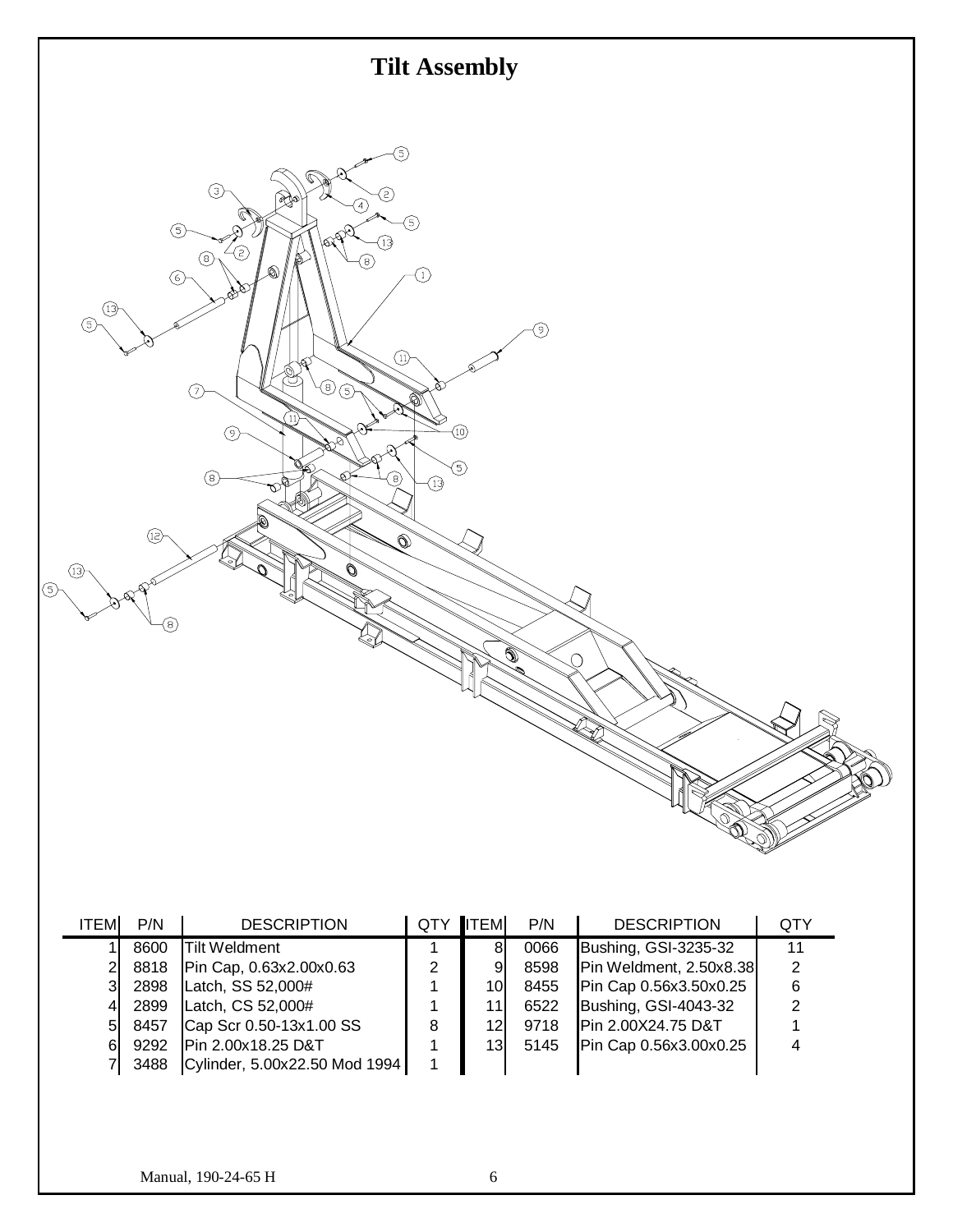# **INSTALLATION INSTRUCTIONS**

## **READ ALL INSTRUCTIONS BEFORE PROCEEDING**

MOUNT PTO AND PUMP

MOUNT RESERVOIR VALVE COMBO TO TRUCK FRAME

CONNECT SUCTION AND PRESSURE TO TANK, VALVE BANK, AND PUMP

FILL OIL RESERVOIR TO 3" OF THE TOP (DEXTRON II IS RECOMMENDED)

INSTALL CONTROLLERS AND CABLES IN CAB

SET SHUTTLE ON THE TRUCK SO THAT ITS FRONT PLATE IS AT LEAST 3" BEHIND THE CAB. THE SHUTTLE SHHOULD BE SET A MINIMUM OF ½" ABOVE THE TRUCK FRAME

SQUARE THE SHUTTLE ON THE TRUCK FRAME

SHORTEN THE TRUCK FRAME TO ABOUT 2" FROM THE REAR TO THE LOADER

USING 1" BOLTS(3 ½" LONG), WASHERS AND NUTS, ATTACH THE 6 MOUNTING CHANNELS TO THE 6 MOUNTS ON THE LOADER

USING THE MOUNTING CHANNELS AS A GUIDE DRILL (12) 1-1/16" HOLES THROUGH THE TRUCK FRAME

LOCATE (2) 6X4X1/2 ANGLES, ITEM 5 ON PAGE 8, AND DRILL (3) 1-1/16" HOLES PER ANGLE THROUGH THE ANGLE AND THE TRUCK FRAME. INSTALL 1" BOLTS (3" LONG), WASHERS AND NUTS AND SECURE PATES TO THE TRUCK FRAME. THEN WELD THE PLATES DIRECTLY TO THE BASE SECTION OF THE LOADER. THE ANGLES SHOULD HOLD THE BASE A MINIMUM OF ½" ABOVE THE TRUCK FRAME.

LOCATE (2)  $6X4X1/2$  ANGLES AND FLATS, ITEMS 1 & 2 ON PAGE 8, AND DRILL (3) 1-1/16" HOLES PER ANGLE THROUGH THE ANGLE, PLATE, AND THE TRUCK FRAME. INSTALL 1" BOLTS (3" LONG), WASHERS AND NUTS AND SECURE PATES TO THE TRUCK FRAME. THEN WELD THE PLATES DIRECTLY TO THE BASE SECTION OF THE LOADER. THE ANGLES SHOULD HOLD THE BASE A MINIMUM OF ½" ABOVE THE TRUCK FRAME.

USING 1" BOLTS (3" LONG), WASHERS, AND NUTS SECURE ALL TIE DOWNS TO THE TRUCK FRAME AND THE LOADER

CONNECT HOSES TO VALVE BANK AS INDICATED IN HYDRAULIC ASSEMBLY

SET THE RELIEF VALVE TO 4200 PSI

OPERATE THE LOADER TO ELIMINATE AIR FROM THE SYSTEM

CHECK THE OIL LEVEL AND ADD OIL IF REQUIRED

Manual, 190-24-65 H 7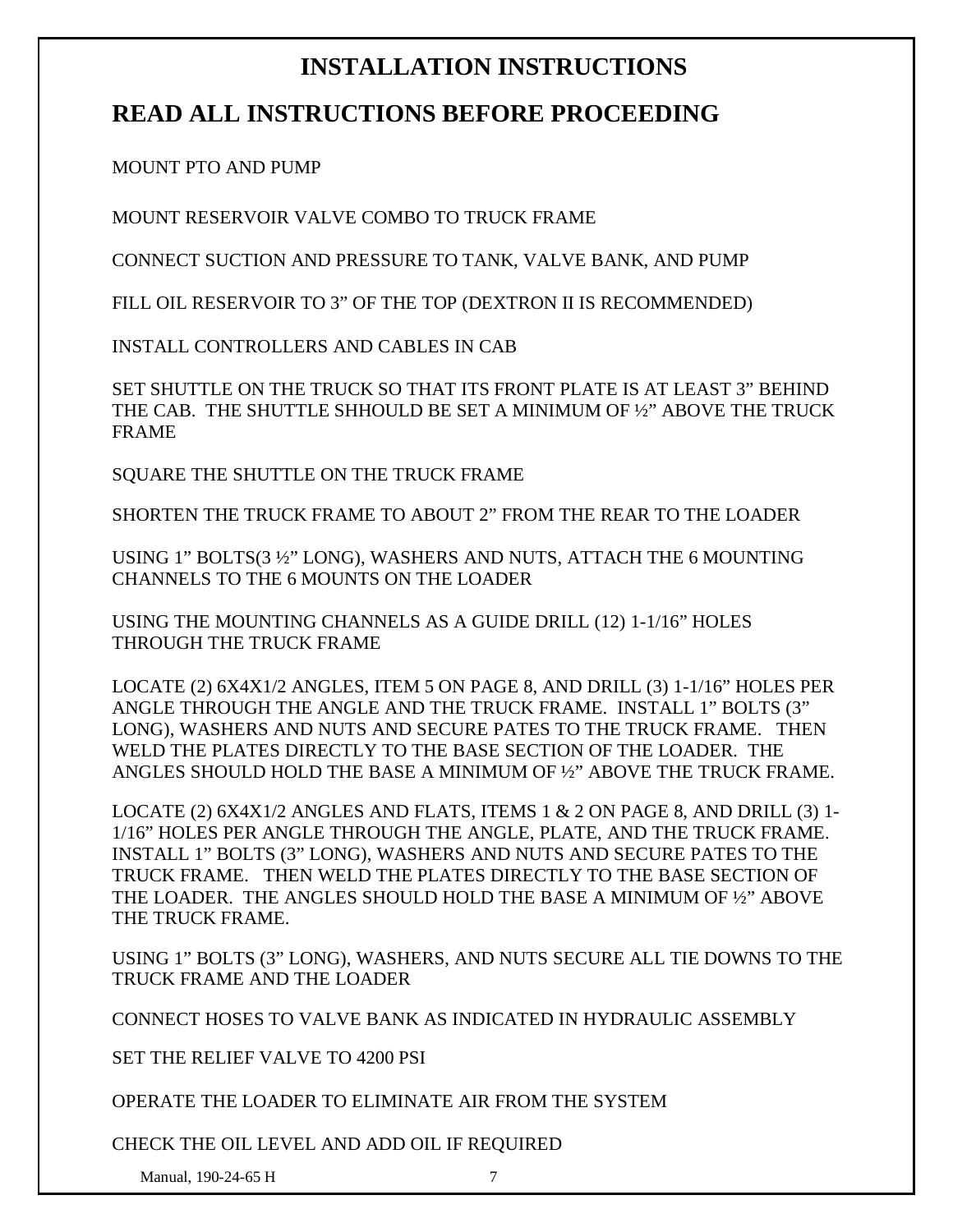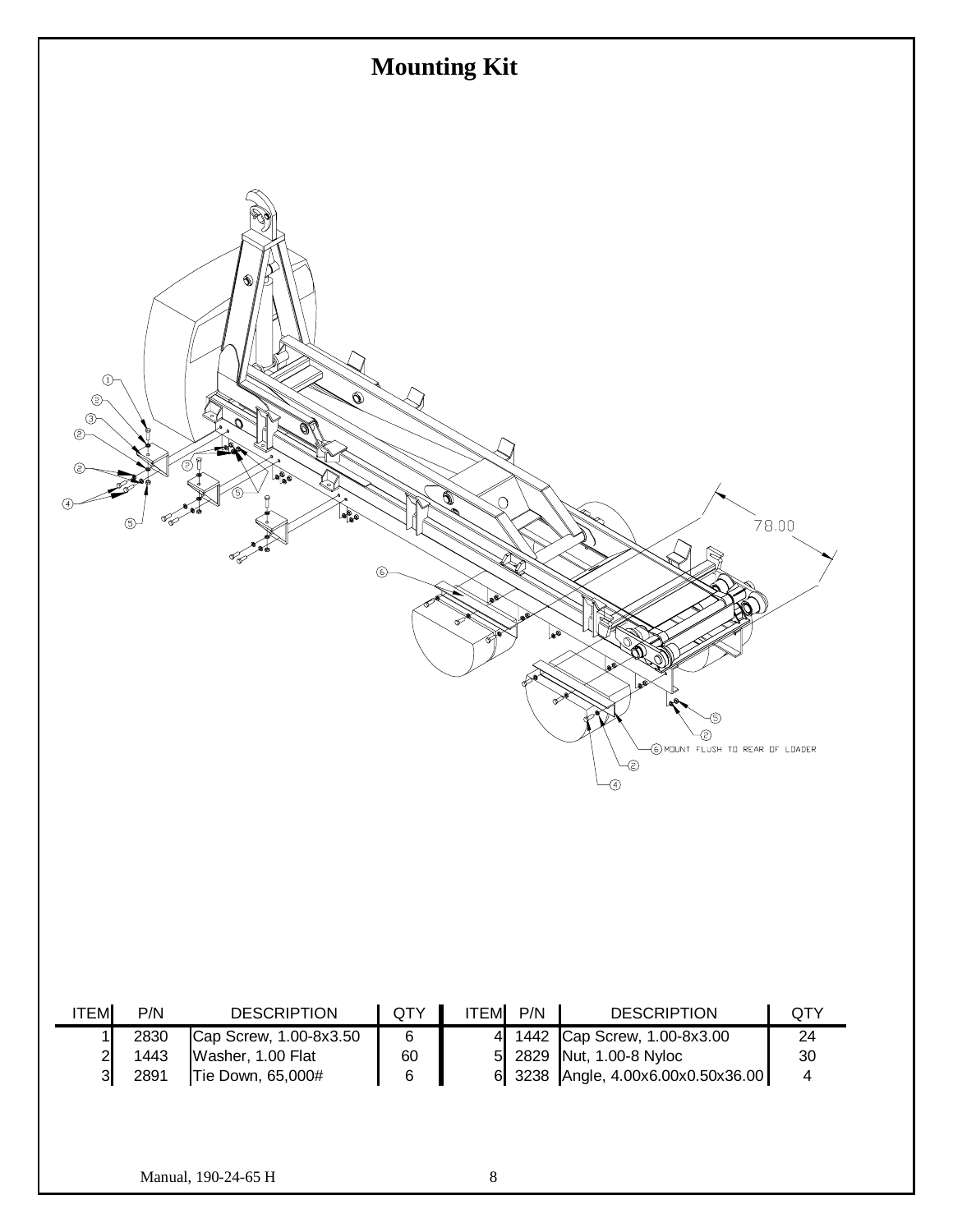### **Safety Valve Installation**

Incorporated into the standard Stellar Hooklift is a safety valve designed to protect the dump section tabs from being damaged by the tilt section.

It is important to locate this valve properly for safe operation of the Stellar Hooklift.

This cartridge is located in the main valve stack and MUST be placed off of the tilt cylinder retract port. The following illustrations show a standard (driver side) installation and an optional (passenger side) installation. Passenger side installations are common when mounting to cab-over chassis. All valve stacks are shipped for standard (driver side) installations. The safety valve must be moved to the tilt cylinder retract port for all nonstandard installations. This valve will be switched with a load check plug when being moved to an alternate position. A poppet and spring are located behind the safety valve and load check plugs. Care should be taken not to lose these parts when modifying.



#### **Valve stack for standard installation**



**Valve stack for non-standard installation**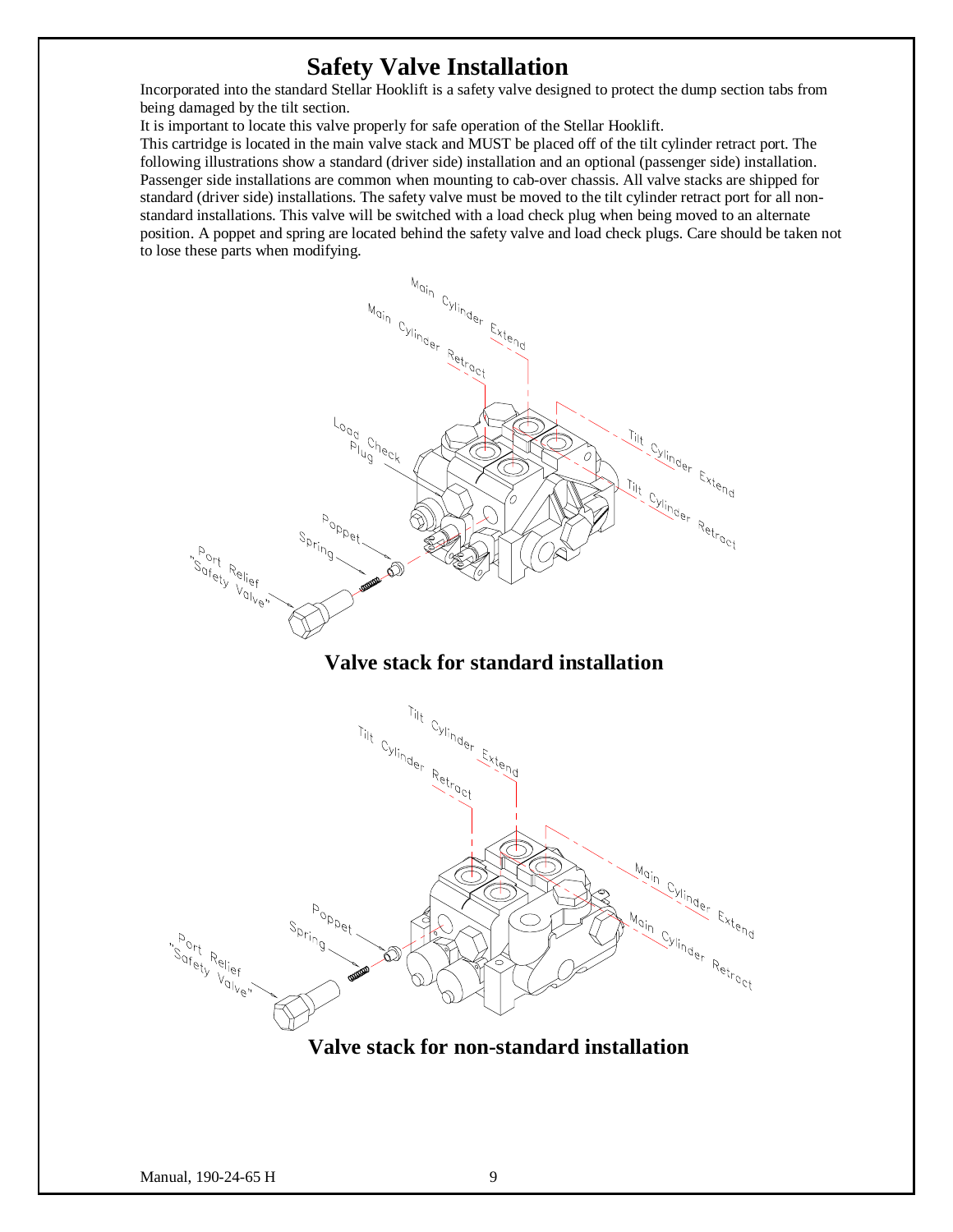

| <b>ITEM</b> | P/N  | <b>DESCRIPTION</b>        | QTY | <b>ITEM</b>     | P/N               | <b>DESCRIPTION</b>           | QTY |
|-------------|------|---------------------------|-----|-----------------|-------------------|------------------------------|-----|
|             | 0482 | Cap Screw, 0.25-20x3.00   | 2   | 10 <sub>l</sub> | 0353              | Cap Screw, 0.38-16x2.00      |     |
| *2          | 0933 | Body, Rotary Valve        |     | *11             | D0270             | Spool, Rotary Valve          |     |
| 3           | 0347 | Nut, 0.38-16 Nyloc        |     | $*12$           | 0979              | Seal, U-Cup                  |     |
| 41          | 1521 | Rod, Rotary Valve         |     | 13              | 3748              | Washer, Rotary Valve         |     |
| 51          | 2478 | Nut, 0.31-24              | 2   | 14              | C6113             | Cotter, 0.094x1.00           |     |
| 61          | 2476 | Rod, 0.31-24 Threaded GR7 | 12" | 15 <sub>l</sub> | 0977              | O'Ring, 1.00x1.25x0.12       |     |
|             | 2479 | Clevis, 0.31 Pin          | 2   | 16              | D <sub>1638</sub> | O'Ring, 1.12x1.38x0.12       |     |
| 81          | 0333 | Nut, 0.25-20 Nyloc        | 2   | 17              | 0877              | <b>Rotary Valve Assembly</b> |     |
| 91          | 0480 | Cap Screw, 0.25-20x1.00   |     |                 |                   |                              |     |

\* Items are part of #17(0877- Rotary Valve Assembly)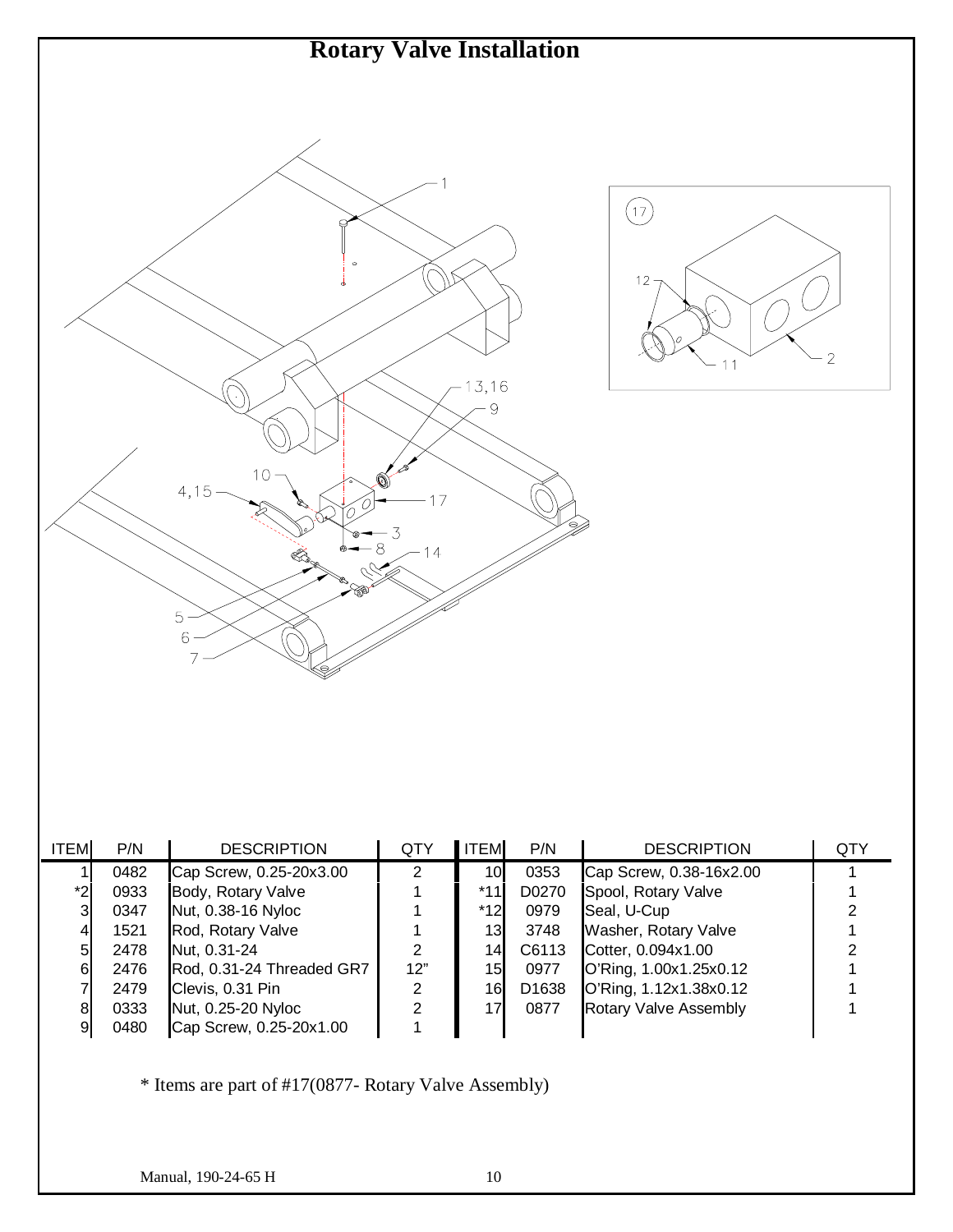





| <b>ITEM</b> | P/N   | <b>DESCRIPTION</b>                    | <b>QTY</b> | <b>ITEM</b> | P/N  | <b>DESCRIPTION</b>                  | QTY |
|-------------|-------|---------------------------------------|------------|-------------|------|-------------------------------------|-----|
|             | 3500  | Tank 35 Gal                           |            | 16          | 0339 | Cap Screw., .25-20x2.50             | 3   |
|             | C4825 | Fitg, Bush Blk 2.50x.75               |            | 17          |      | C2252 Fitg, Adapter 8-10 F5OLO-S    |     |
|             | C2126 | Plug, Magnet .75                      |            |             |      | 18 C2376 Fitg, Adapter 8-C6LO-S     |     |
|             | C6328 | Diffuser, 25-35 Gal                   |            |             |      | 19 C2248 Fitg, Adapter 6-C6LO-S     |     |
| 51          |       | C4694 St. Elbow $1.25x90^\circ$ Blk   |            |             |      | 20 C1855 Fitg, Adapter 6-10 F5OLO-S |     |
| 61          |       | D0024 Nipple, 1.25x14.00 Blk          |            |             |      | 21 C4730 Nipple, Barb 2.00          |     |
|             | C6228 | Filter Head SF120-25 1.3              |            |             |      | 22 C6327 Filter, Strainer TF-2030-0 |     |
| 81          |       | C6225 Filter Large, SE-10             |            |             |      | 23 C4955 Sight Gauge, 75 Npt Eye    |     |
| 9           |       | C2375   Fitg, Reducer 0102-20-12      |            |             |      | 24 C1053 Nipple, 75x2.50 Blk Pipe   |     |
| 10I         | C4952 | Fitg, Adapter 12 FLO-S                |            |             |      | 25 C5930 Coupler, 75 Blk            |     |
| 11I         |       | C4866   Fitg, Seal Lok 90 1J943-12-12 | 3          |             |      | 26 C2151 Cap, Filler Breather       |     |
| 12I         | C1585 | Hose, Hyd. 75 381-12                  | 24"        |             |      | 27 C4282 Muffler, Load Genie        |     |
| 13I         | C4944 | Valve Bank, V-20                      |            | 28          | 7353 | Nipple 2.00 Hex                     |     |
| 14I         |       | C2142   Fitg, Adapter 12-F5OLO-S      | 2          |             |      | 29 C4750 Ball Valve 2.00            |     |
| 15I         | 0521  | Washer, .25 Lock                      | 3          |             |      |                                     |     |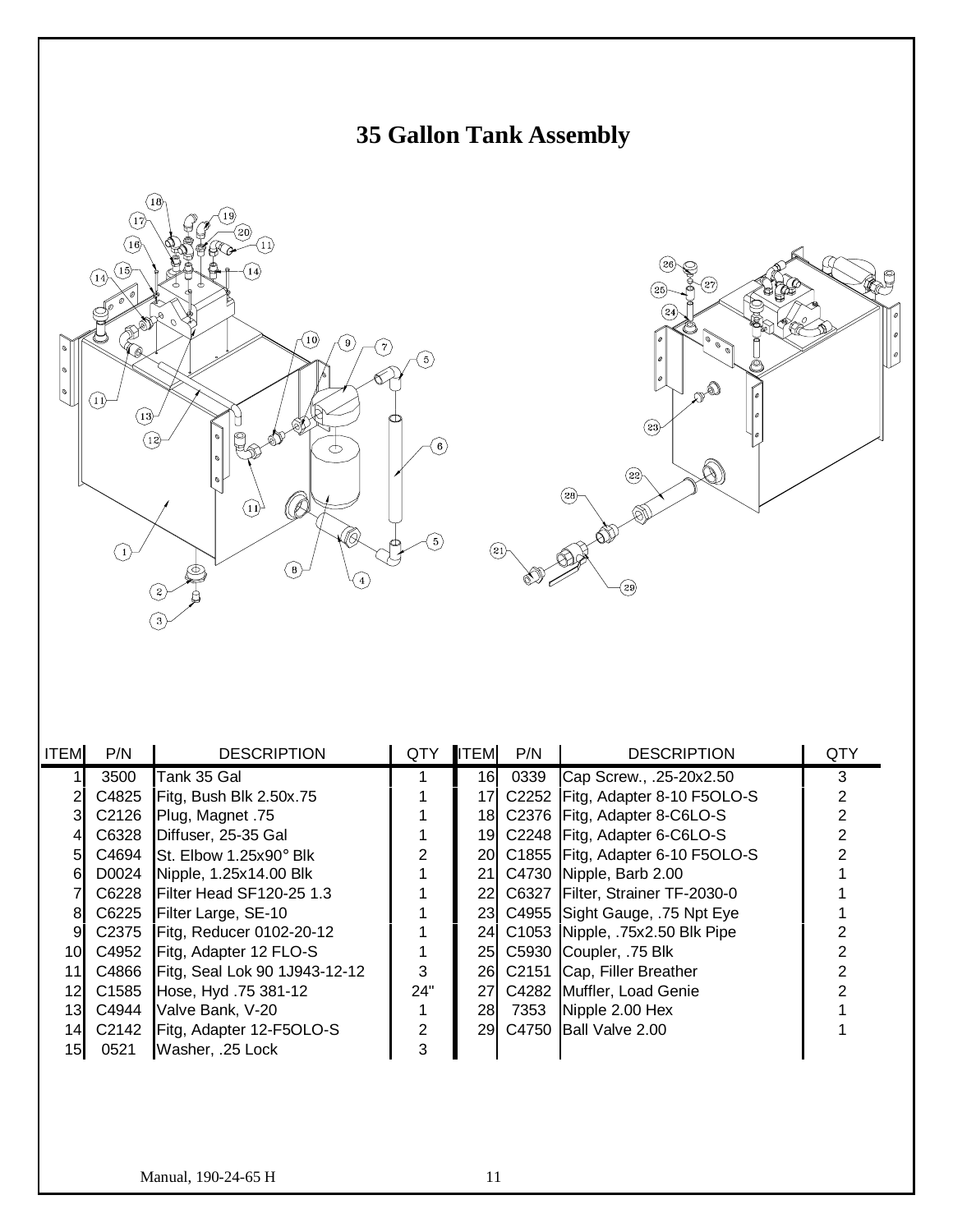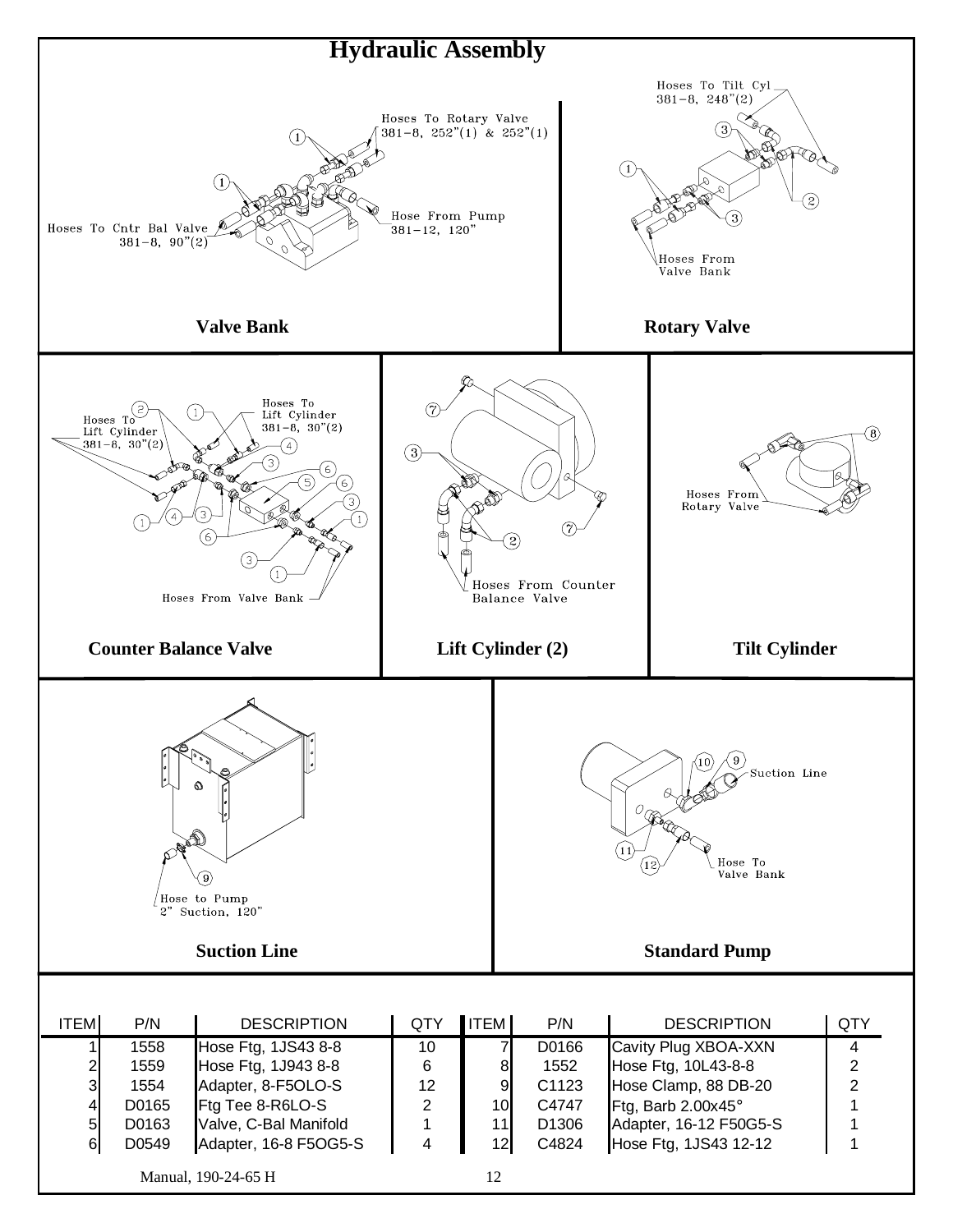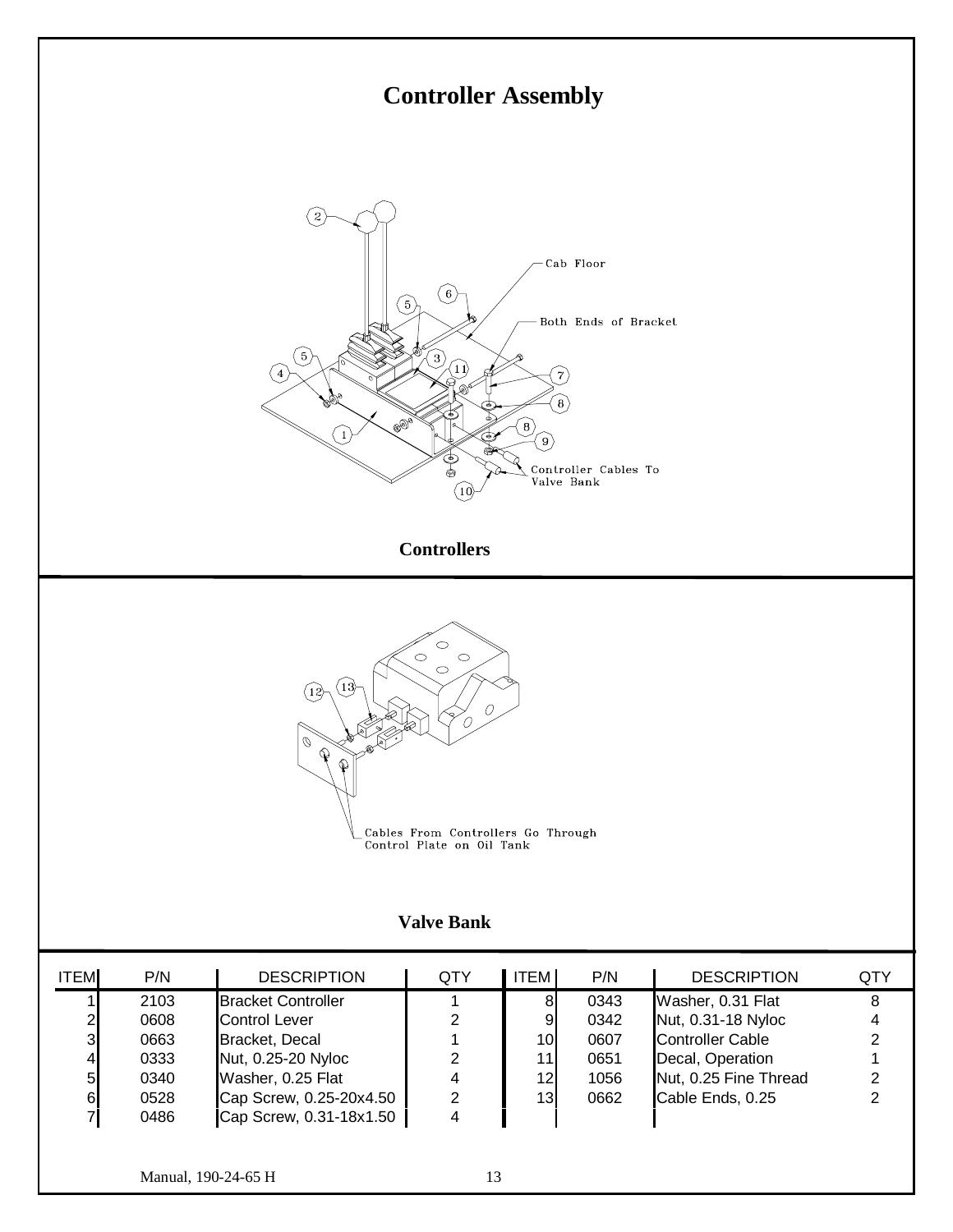

| <b>ITEM</b> | P/N  | <b>DESCRIPTION</b>                      | OTY |
|-------------|------|-----------------------------------------|-----|
|             | 0501 | Cap Screw, 0.50-13x2.00                 |     |
|             | 0352 | Washer, 0.50 Flat<br>Nut, 0.50-13 Nyloc | 6   |
| 31          | 0360 |                                         | 6   |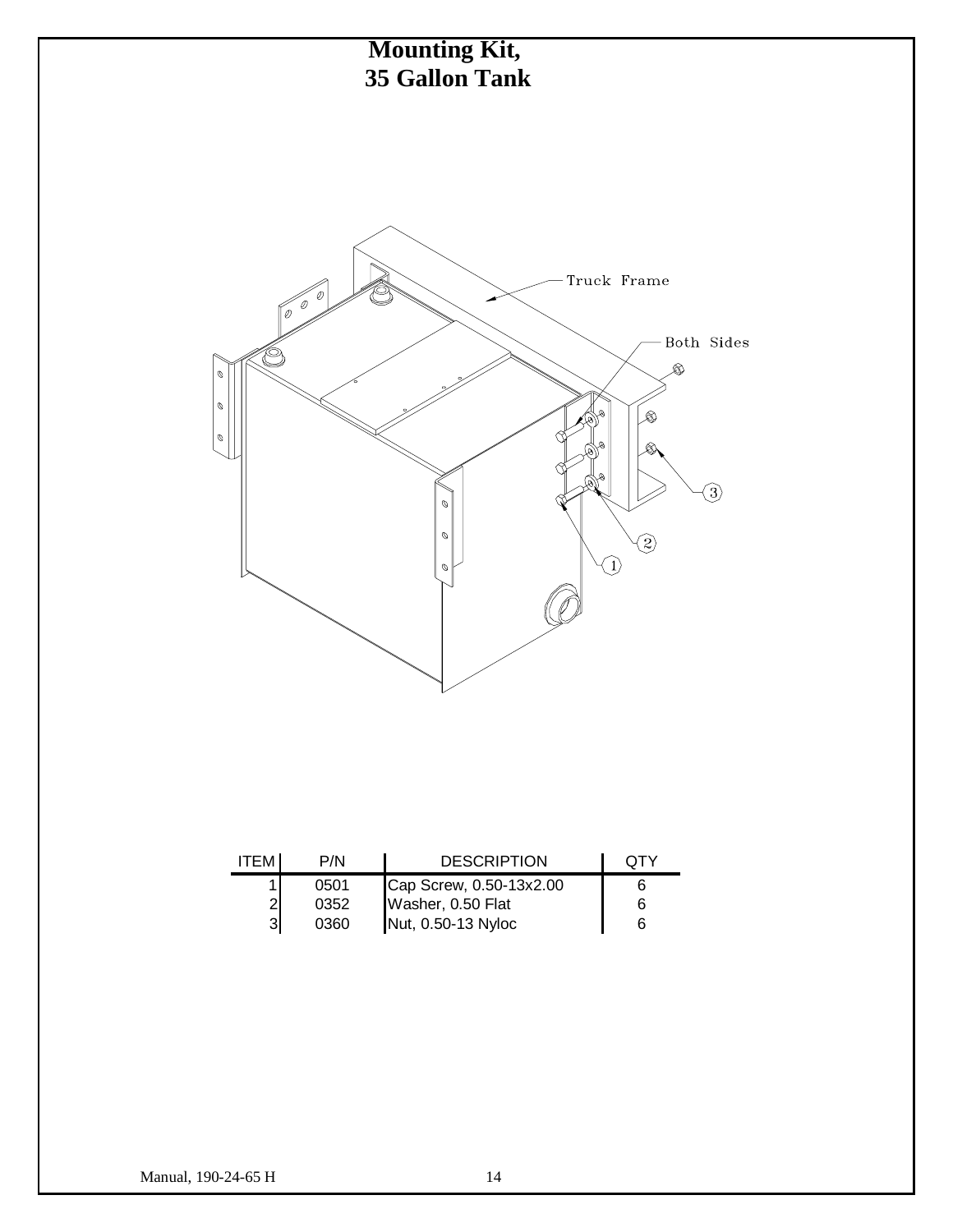

# **Miscellaneous Parts**

| P/N   | <b>DESCRIPTION</b>                    | <b>QTY</b> | P/N | <b>DESCRIPTION</b>           | QTY |
|-------|---------------------------------------|------------|-----|------------------------------|-----|
| 6900  | Fender, Tandem                        |            |     | D0045 Alarm, Back Up         |     |
| C6081 | Tail Light, Combination               |            |     | D0046 Bracket, License Plate |     |
| C6181 | Light, Bar Red                        |            |     | D0047 Bracket, Clearance     |     |
| D0043 | Light, Rear Marker, W/ Reflector, Red |            |     | D0048 Bracket, Tail Light    |     |
| D0044 | Light, Clearance, W/Reflector, Amber  |            |     |                              |     |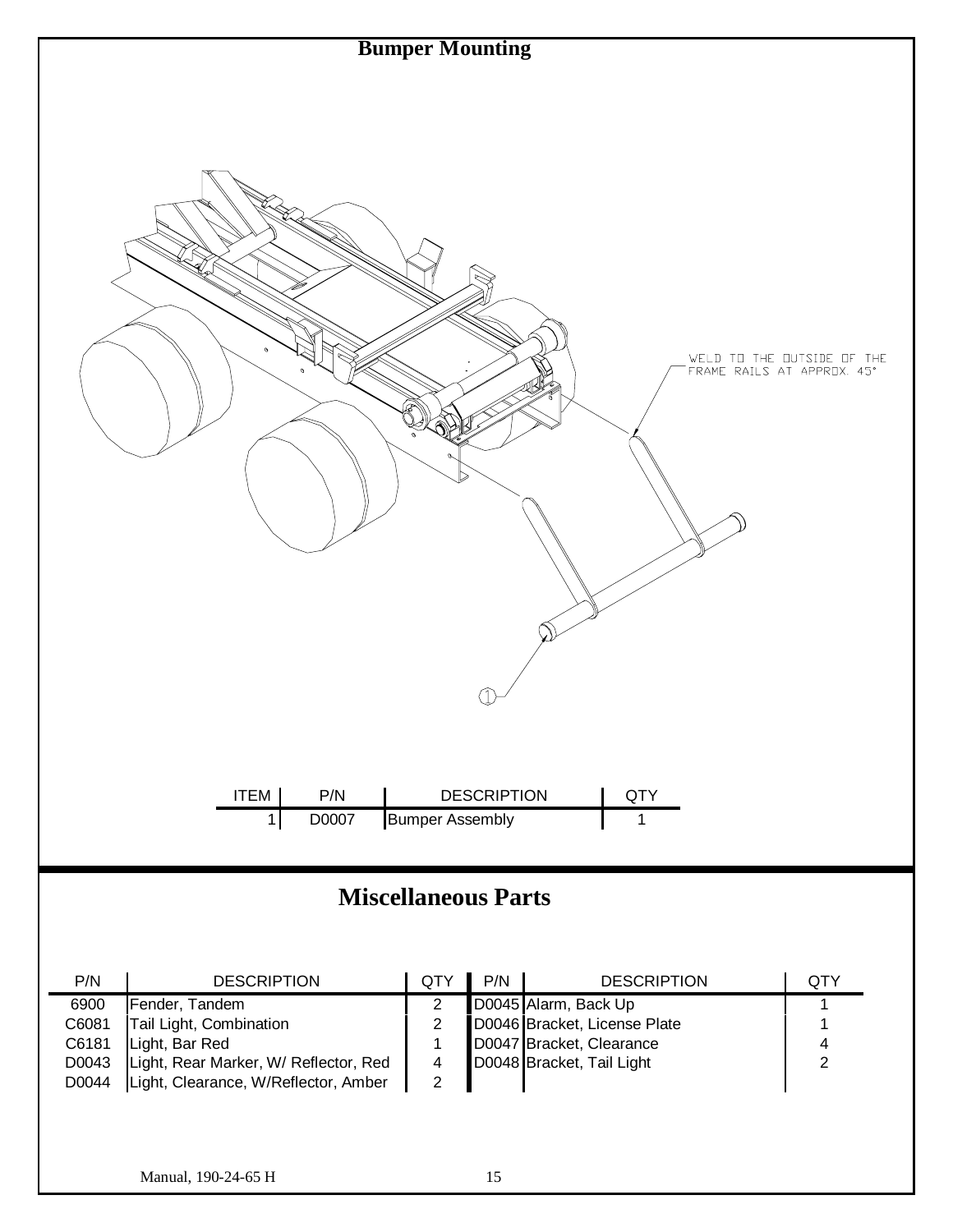